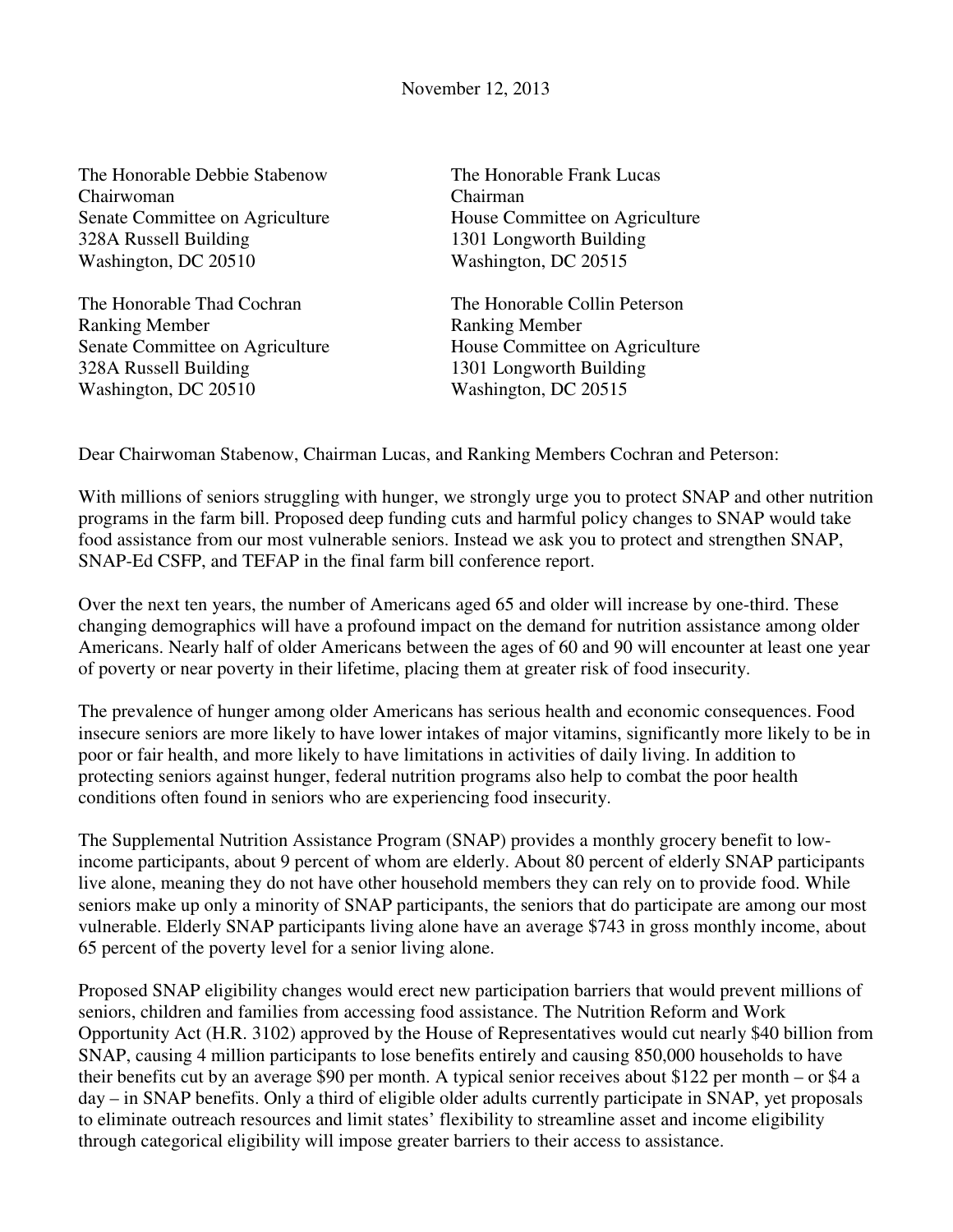At the same time, the House farm bill would cut also SNAP nutrition education (SNAP-Ed) funding that helps families maximize nutrition on a limited food budget. SNAP-Ed helps older adults understand the nutritional changes necessary to maintain health, for example by teaching older adults what foods are important to reduce chronic disease. Especially as older adults prefer to remain independent and stay in their homes, SNAP-Ed provides important information about the changes needed to have a healthy, safe diet to both access adequate nutrition and reduce chronic disease.

Many of our most vulnerable seniors would be impacted by proposed SNAP and SNAP-Ed cuts, losing vital nutrition assistance and placing them at greater risk of poor health; thus we oppose cuts to SNAP and SNAP-Ed in the farm bill.

The Commodity Supplemental Food Program (CSFP) provides a nutritious monthly food package to about 595,000 low-income participants, nearly 97 percent of whom are seniors with incomes below 130 percent of the federal poverty guideline (\$14,937 for a senior living alone). While the cost to USDA to provide this package of food is, on average, \$20 per month, the average retail value of the foods in the package is \$50. Although the \$20 monthly CSFP food package may not seem like much, to a low-income senior, it can mean the difference between three square meals a day and not having enough to eat. We support the change in the House and Senate farm bills to update CSFP eligibility rules to make it a seniors-only program, reflecting the fact that the program has evolved to serve primarily seniors.

The Emergency Food Assistance Program (TEFAP) provides food commodities at no cost to Americans in need of short-term hunger relief through emergency food providers like food banks and pantries. A report by Feeding America found that seniors rely on food banks for food assistance more often than other demographic groups. Over half of seniors accessing food pantries have used a pantry every month for at least a year. Among Feeding America food bank client households with seniors, 29.6 percent reported choosing between paying for food and paying for medical care and 34.9 percent reported choosing between food and utilities. We support the House farm bill funding increase of \$300 million for TEFAP.

Critical nutrition programs like SNAP, SNAP-Ed, CSFP, and TEFAP are vital to sustaining the wellbeing of our nation's millions of low-income seniors. As advocates for our nation's seniors, we strongly urge you to reject cuts to nutrition assistance programs in the farm bill and to safeguard the programs' current levels of benefits, eligibility, and essential services.

Sincerely,

Academy of Nutrition and Dietetics Alliance for Retired Americans Alzheimer's Foundation of America (AFA) American Commodity Distribution Association American Society on Aging (ASA) Association for Gerontology and Human Development in Historically Black Colleges and Universities (AGHDHBCU) Association of Jewish Family & Children's Agencies B'nai B'rith International Center for Medicare Advocacy, Inc. Easter Seals Fair Food Network Generations United The Jewish Federations of North America